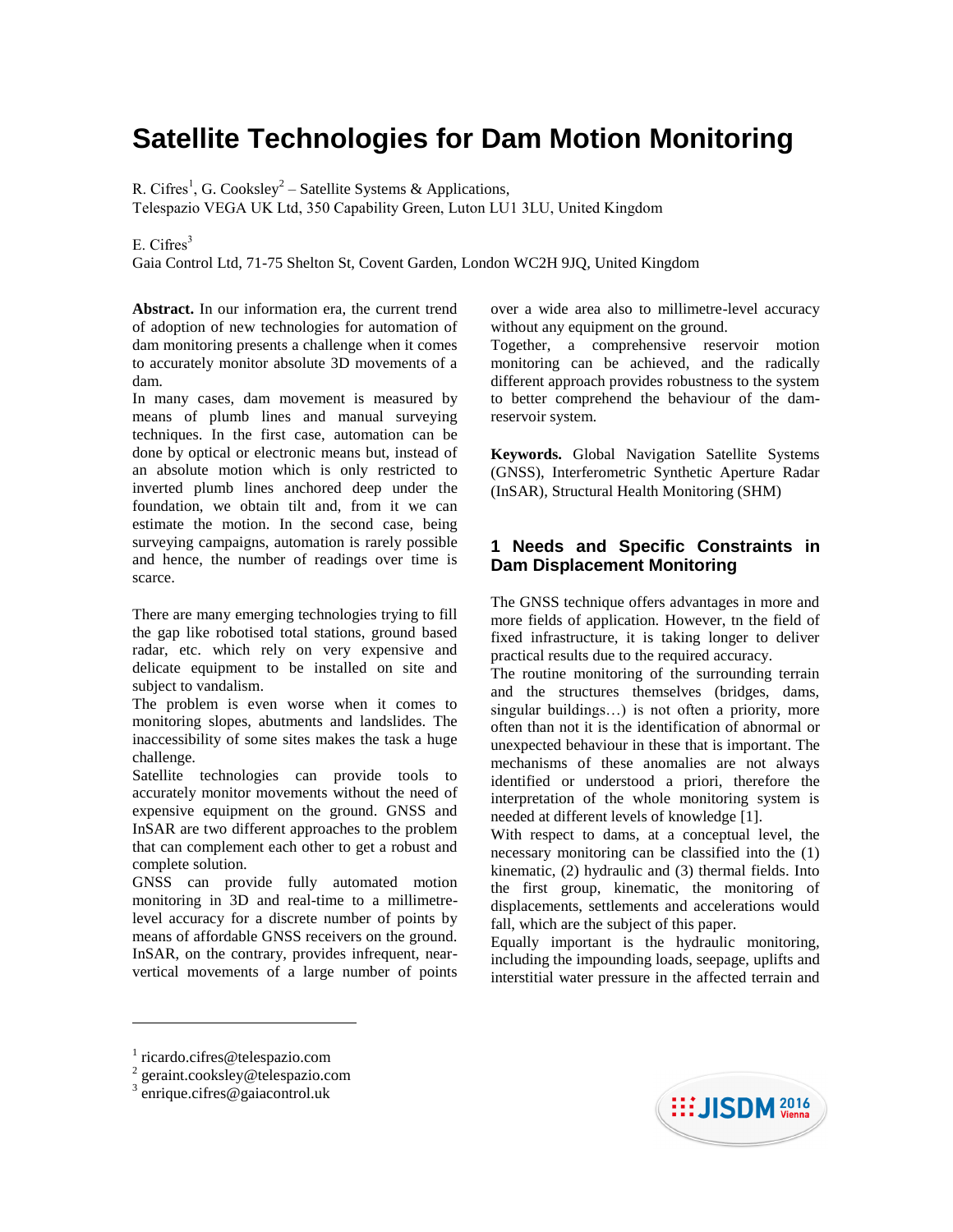even the wash out of materials due to the gradients of the water flows as a hint of internal erosion.

The thermal aspect is important in the construction phase of concrete dams and plays a less critical role during operation.

Regarding kinematic monitoring methods, and particularly motion, we find that frequently, the GNSS monitoring proposals are compared with classical systems. The monitoring of tilt through direct pendulums or clinometers, foundation movements through borehole rod extensometers, external surveying and geodesy monitoring, differential displacement in joints, collimation, etc… deliver partial information about the total movement of the dam. Each technique has its caveats but also its qualities and advantages that should not be undervalued.

GNSS systems have been regarded as lacking in accuracy, a topic that we will deal with later. Besides, they will provide, in most cases, a complement rather than an alternative to the conventional methods, but delivering an added value that we want to highlight.

This added value is based on two key lines:

- Operational conditions
- Data interpretation

# **Operational Conditions**

The expected movements of a dam during the operational phases are a consequence of the load variations, mainly the water level of the reservoir, and the temperature in normal conditions, and more exceptionally, of foundation settlements or deformation of the constitutive materials of the dam body, like concrete expansion, micro-collapse<sup>4</sup> of loose materials, etc.

The dam motion monitoring during the behaviour confirmation phase as well as for anomaly identification requires a certain level of accuracy (millimetre-level) in order to detect positional variation between points in time. Moreover, it demands rapid response, in many cases with difficult access constraints (remote or mountainous locations) and with adverse weather conditions. For this reason there is a great desire to automate the monitoring systems, but that should never lead to an absence of direct visual inspection. In most cases, the first hints of malfunctioning come from the hydraulic component, with rising interstitial pressures and uplift, seepages or even suspended

l

materials in the leaks. It is however essential to confront these parameters with their effect in the structure through its kinematics.

Therefore, the inclusion of GNSS or InSAR systems for the detection and tracking of movements, demand a high grade of accuracy and reliability, apart from availability in adverse conditions, which is determinant for the other mentioned techniques.

The capacity to provide early warning, even with lower levels of accuracy represents a qualitative leap for the dam safety monitoring.

## **Data Interpretation**

Often there is partially redundant information that can lead to apparent contradictions. The data reliability and accuracy plays an important role for those responsible of its interpretation.

For this reason the capability of a monitoring system to deliver, not only the data, but the degree of uncertainty in the measurements, offers an added value that is key for the interpretation and validation, and even hints about mechanisms of unexpected behaviour. Indeed information about the uncertainty of the data greatly increases the value of the data itself.

Returning to the necessity for a kinematic monitoring of the dam structure (its movements), it is necessary to recognise that the movement, fluency, settlement or acceleration are seldom known "a priori" and hence, the predicted behavioural models of the project phase, need to be redefined, completed or even built in the operational phase. The fact that a significant proportion of failures take place in the first impounding confirms this difficulty in the prediction.

Too frequently, the information is compared to historical data in similar circumstances like time of the year or water level. The analysis of the repeatability or the trend is usually the main criterion for the data interpretation, at least in a first instance.

The introduction of predictive mathematical models for dam bodies and foundations' movements is slow and costly in the operation phase and complex in the interpretation of anomalous behaviour differing to that expected in the initial design.

From the data, we need to get the information and from the information, the diagnosis. Therefore, the data has to become information through its reliability and uncertainty. The information joins the engineering knowledge, both generic and project specific, in order to generate a diagnosis. This

<sup>4</sup> Volume reduction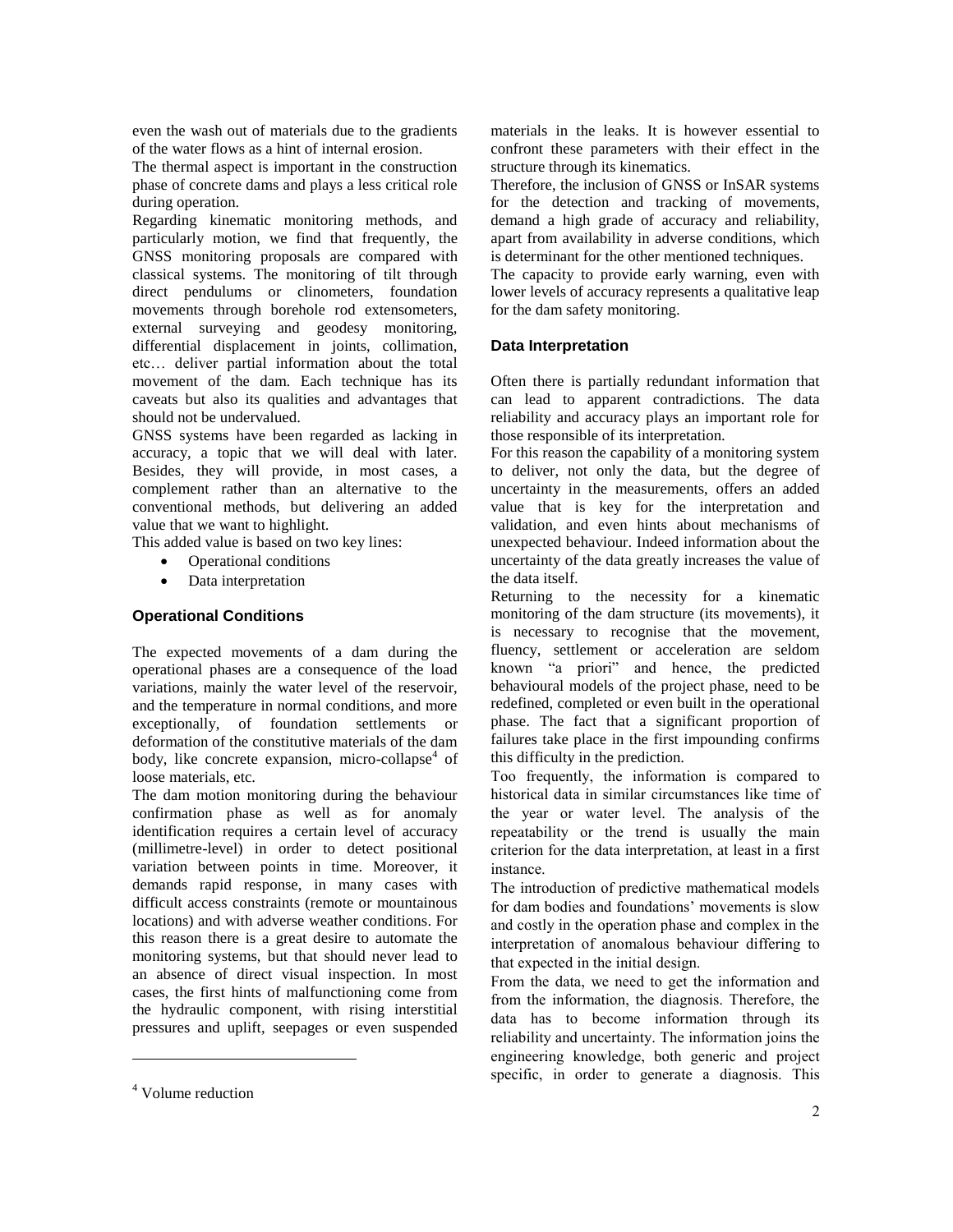methodology needs to know the uncertainty of both the data and the behavioural model. Both are sources in order to obtain a reliable diagnosis.

# **2 Solutions Provided by Satellite Technologies**

#### **2.1 GNSS**

GNSS systems are used worldwide for position determination in a wide range of applications from vehicle navigation to asset tracking, the American GPS system being the most common.

These systems are not known, however, for their great accuracy so it might appear surprising that they are suitable for precise motion monitoring. Nevertheless this accuracy limitation can be overcome as explained below.

GNSS use the range measurement between the receiver antenna and, at least, four satellites to compute the position of the receiver on the earth at a point in time. These range measurements are subject to a number of errors that degrade the accuracy. The error sources include accuracy in the satellite orbit determination, delays of the GNSS signal through the atmosphere, satellite and receiver clock errors, multipath, etc. When a single receiver is used, all the aforementioned factors play their role and hence, measurements no better than a few decimetres are obtained. Obviously this accuracy is not good enough for structural motion monitoring.

In order to improve the accuracy of the measurement, different techniques can be used. Let us consider relative positioning using phase ranges. Most of the error sources mentioned above are common to two receivers located in the vicinity of each other. Therefore, if we have a static receiver with known coordinates, the relative position of the other received can be calculated with much higher level of accuracy as most of the errors are common to both receivers and, thus, can be taken out of the equation [2]. With this technique, called DGPS, centimetre-level accuracy can be achieved.

So as to further improve precision, mathematical methods to remove measurement noise can be applied. One of the most common methods used is Kalman filtering to obtain a weighted average between the predicted and the measured position. As we will show later, it has been demonstrated empirically that for quasi-static points, a millimetre-level precision can be obtained. This level of accuracy is enough for dam motion monitoring in most of the cases.

#### **2.2 System Description**

A proven configuration to obtain the best results consists on a fixed network of GNSS receivers with at least one of them acting as reference as depicted below.



Figure 1: Typical physical system schematics

The main elements of the systems are:

- Reference station (at least one)
- Monitoring Station (as needed)
- Communications Infrastructure
- Processing Computer

After a warm-up period of about 24 hours, the system is able to deliver real-time data to a rate of one measurement per second and can run unattended for years.

Additionally, an internet connection can be added to replicate the data in the cloud and to allow global access.



Figure 2: Example of real-time representation of motion vectors. SUMMIT-SHM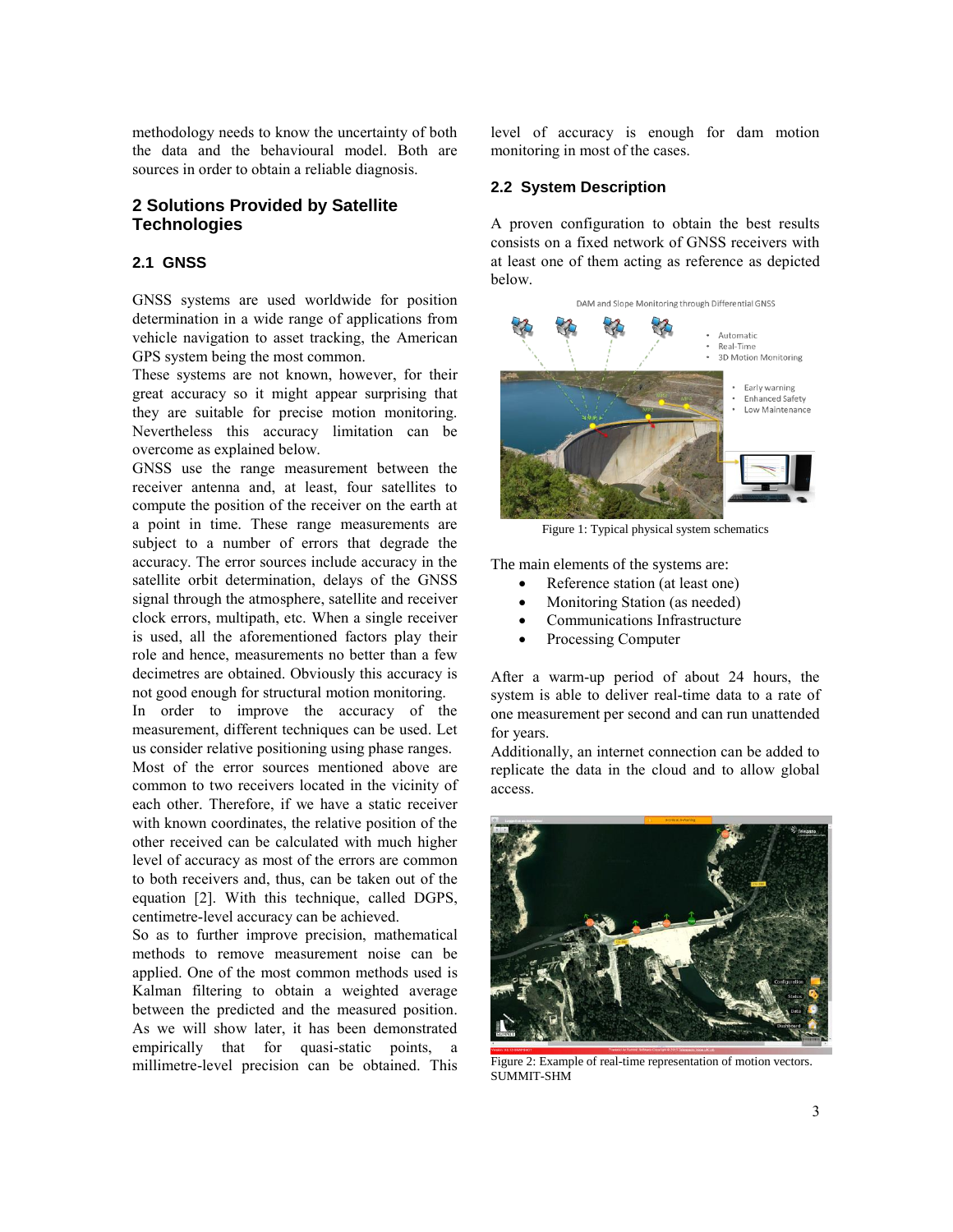#### **2.3 Advantages of GNSS**

A system like the one described above has characteristics that make it really valuable for SHM applications. The main characteristics are:

- Near real-time
- Three-dimensional
- Millimetre-level accuracy
- Unattended (no human intervention)
- Cost-effective
- Suitable for retrofitting old dams

This solution eliminates the need of surveying methods that are expensive and human error-prone, achieving the same level of accuracy.



SHM

## **2.4 Space-borne InSAR**

The InSAR technique developed by Telespazio Group (e-Geos) is called PSP-IFSAR [3][4][5] and provides measurements of displacements – typically due to landslides and other slope failures, hydrogeological changes, tunnelling, oil/gas or mineral extraction, earthquakes and volcanic phenomena – of objects on the ground or the ground itself exhibiting radar backscattering properties stable over time, called Persistent Scatterers (PS). Typically, several PS are found in non-cultivated and scarcely vegetated areas, and in particular in man-made or natural structures like buildings, rocks, etc. The group capability for high volume processing has been exploited to allow a nationwide InSAR survey of Italy [6].



Figure 4: Principles of InSAR technology.

In the context of its application to reservoir and dam monitoring, several use cases exist:

1) Monitoring of the reservoirs surroundings for landslide and other ground displacements.

This use case is particularly effective in exploiting the unique benefits of InSAR as it can provide a detailed survey of motion in areas which are often not surveyed at all or can only be very sparsely surveyed with other methods due to the large surface area. The example below shows such an application where a four-year survey of ground motion depicts the extents of two large landslide bodies. The density of measurements made (with no in-situ installation) varies due to vegetation cover but the availability of useful displacement measurements is remarkable and gives and excellent indication of areas of concern where ongoing monitoring via InSAR or real-time in-situ monitoring systems could be continued.

2) Measurement of ground displacements on the dam structure

Most dam types also lend themselves well to InSAR motion measurement. In the same example the motion on the dam itself is seen. In-situ and realtime systems are best used for dam safety monitoring however InSAR can add significantly to the knowledge since historical archives of applicable SAR satellite data exist from 1992 present allowing a retro-analysis of past ground motion to be carried out. This allows dam owners to understand the past motion on their dam if no preexisting system existed. This is particularly useful in the cases of a mine tailings dams and other dams which may pass from one owner to another, and where the past knowledge of the dam might be scarce.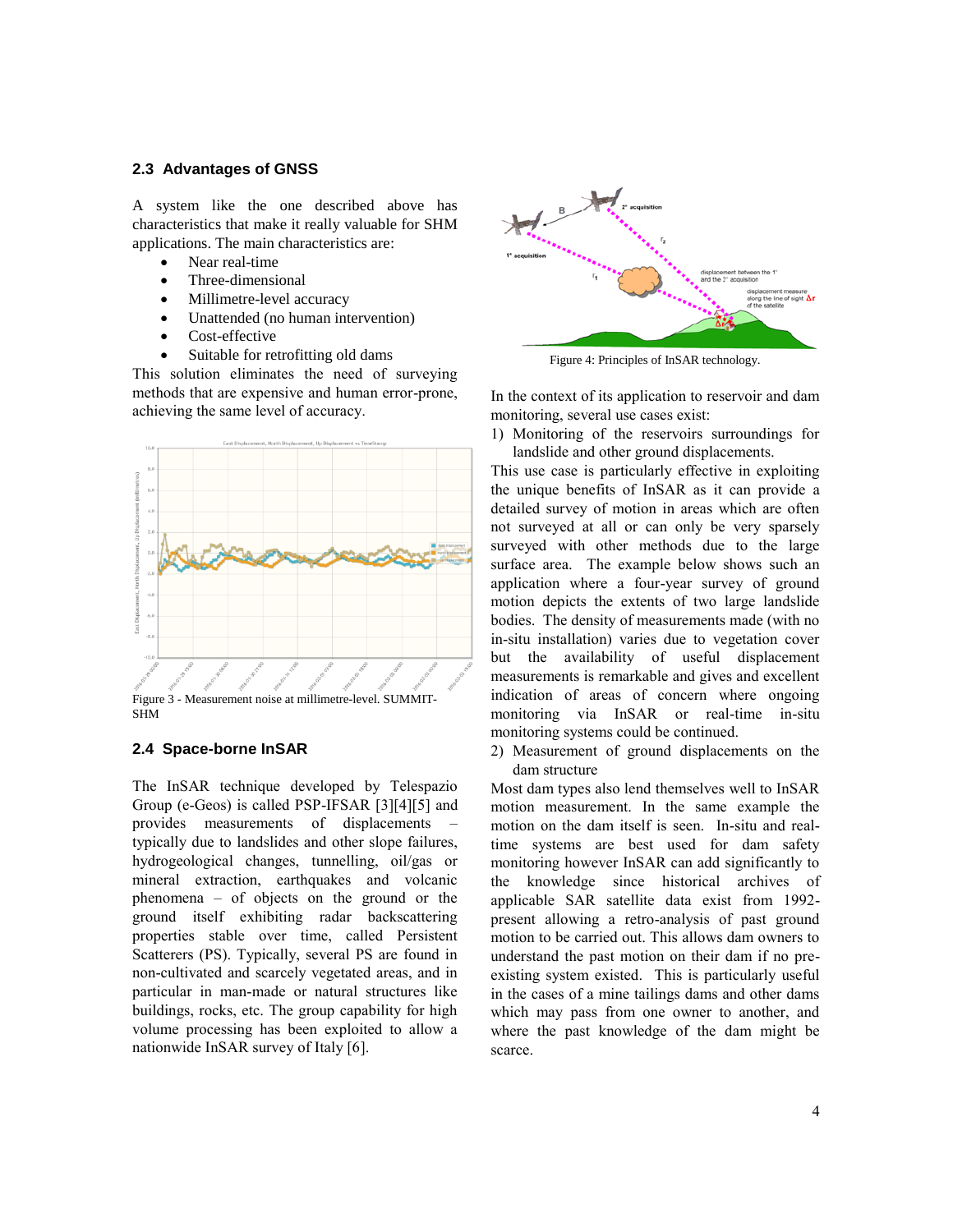

Figure 5: Landslide motion measured by PSP-IFSAR (2011- 2014) on the slopes above Mont Cenis Lake, France.

#### **2.5 Satellite Communications**

In many cases dams are located in remote areas, far from where the interpretation of data is required. Up to date information is important to evaluate risk and get early warning against possible failure, however, the remoteness of the asset makes communication often difficult.

In areas without conventional means of communications, Satellite Communications can solve the problem, providing a reliable and costeffective method of delivering the data wherever it is needed from anywhere in the world.

#### **3 Case Studies in Spain**

Some experiences in Spain using DGPS during the last 15 years led the authors to improve little by little the knowledge and the performance of this measurement methodology by means of real implementations.

The potential landslides of the Arenos reservoir [7,8] required an extensive way to monitor a large area of slope by the reservoir. Manually operated DGPS over some dozens of control points was the kick-off of a new way to conceive the measurement of slope motion around reservoirs.

At that time, some experiences such as Pacoima Dam [9] and Libby Dam [10] in the USA or Kops dam in Austria [11] showed promising advances also in dam bodies themselves.



Figure 6: Libby Dam (USA) taken from Rutledge [10]

Automation of the data acquisition in Arenos reservoir was the next step and the success in this led to the first experiences measuring dam crest motion in La Aceña dam in central Spain [12].





Figure 8: Downstream view with instrumentation: direct pendulums, angular collimation and DGPS at crest in la Aceña dam (Spain).

An intensive comparison was possible thanks to the triple redundancy in the dam, considered as a prototype at the time.



Figure 9: Comparison between three redundant measurements of crest displacement.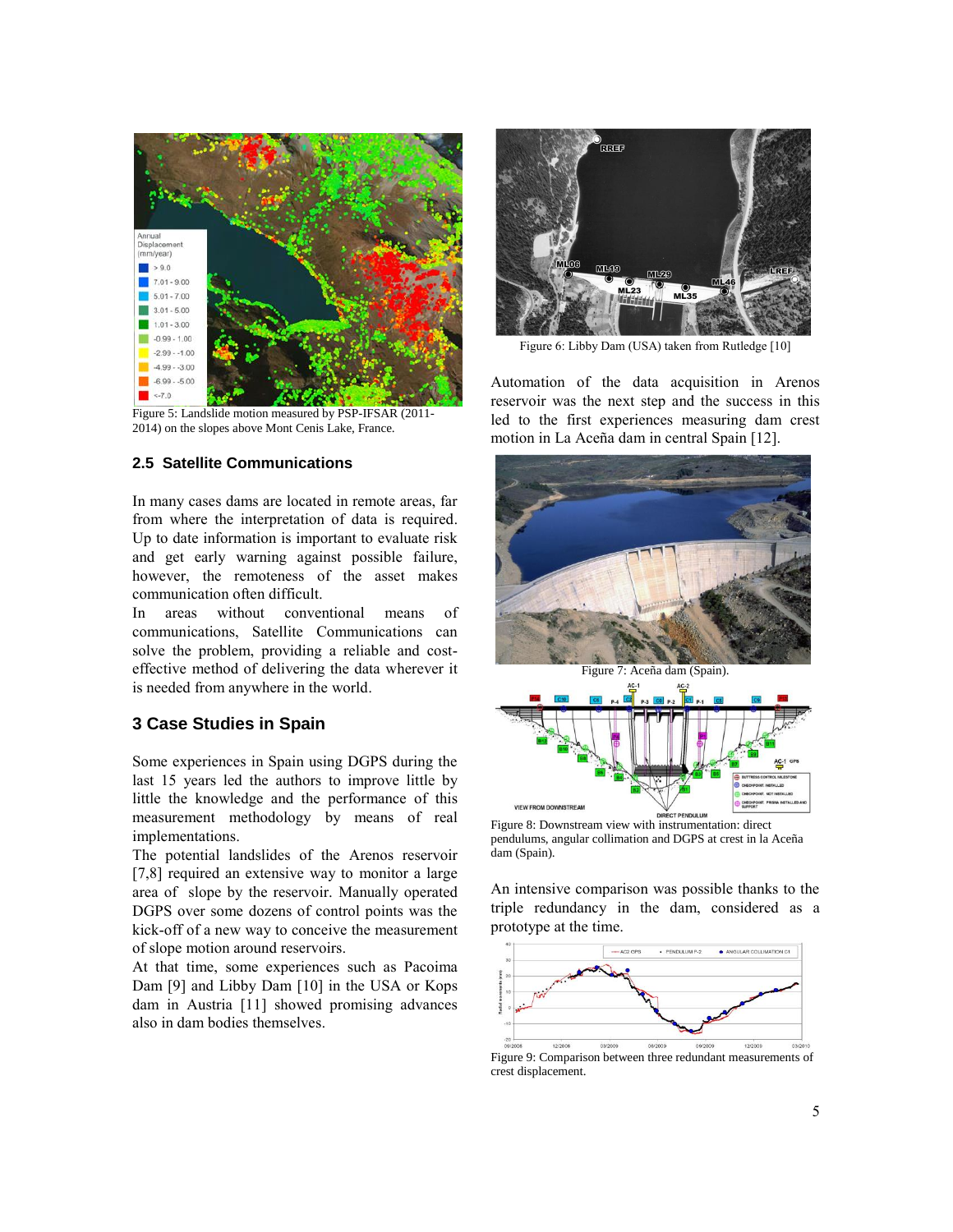Results of this comparison were extensively analysed under different conditions and the accuracy level, which will be discussed later, was assessed to be between 1-3 mm.

The dam owner decided to install DGPS systems in two more dams, Riosequillo and El Atazar dam in central Spain [13].



Figure 10: Monitoring station in El Atazar Dam . Intercontrol Levante SA [13]



Figure 11: Receiver antenna installation at El Atazar Dam. Intercontrol Levante SA [13]

#### **Some Results**

A thorough analysis of measured and filtered DGPS data in La Aceña, but also later in Riosequillo and El Atazar dams, has shown that some levels of uncertainty were reduced to very few millimeters if appropriate Kalman filter and predictive models are adequately implemented. Differential processes must be coupled to reduce noise but also systematic errors induced by environmental conditions.

At La Aceña dam, data from two antennas and one static reference were processed by 3DTracker software supplied and implemented by Intercontrol Levante [14].

Two strategies [Galan, 6] for predictive modelling were implemented in order to address follow up of medium term behaviour or short time unpredicted anomalies, taking advantages for both hypotheses.

Root mean square (RMS) errors of the reail-time GNSS measurements were evaluated, in

comparison to pendulum data, for different periods and under different impounding cases.

Once the system was fully operational, RMSs were estimated resulting the following [15]:

| Comparison Pendulums vs | RMS difference  |
|-------------------------|-----------------|
| processed GNSS          | (radial motion) |
| Pendulum 2 vs Antenna 2 | $1.44$ mm       |
| Pendulum 3 vs Antenna 1 | 1 88 mm         |

# **4 Final Remarks**

New developments in GNSS technologies, differential processing algorithms and Kalman filtering under different predictive models enable satellite position technologies to provide accurate enough and reliable information to be implemented confidently in dam safety monitoring schemes.

Nowadays the main concerns about precision can be seen as old prejudices as many systems are currently operating successfully all over the world. Data processing is able to provide information with errors about some few millimetres, as proven (amongst others), on several cases in Spanish dams. These errors are similar or even lower than those provided by classical angular collimation.

Kalman filtering of differential processed GNSS data allowed the measurement noise to be reduced and provided an assessment of the involved uncertainty.

Complementarity with conventional systems is still necessary while confidence from safety managers consolidates. The combined design of conventional systems with GNSS can lead to savings by using the latter for early warning while the former, with higher operational costs, can be useful for the definitive diagnostic of anomalous behaviour.

Dams located in areas with difficult access or seasonal constraints can be properly monitored in real-time, triggering detailed inspections based on alerts. The operational costs of the combined use are reduced so that the savings can be used to improve safety control.

When dams are located in canyons careful planning is required in order to ensure a good geometry and reception of the satellite signals. Likeliness of lightning events must also be considered as they can affect power and communication systems.

Some instrumentation systems for precise geotechnical monitoring, like rod extensometers are not substitutable with GNSS and are easily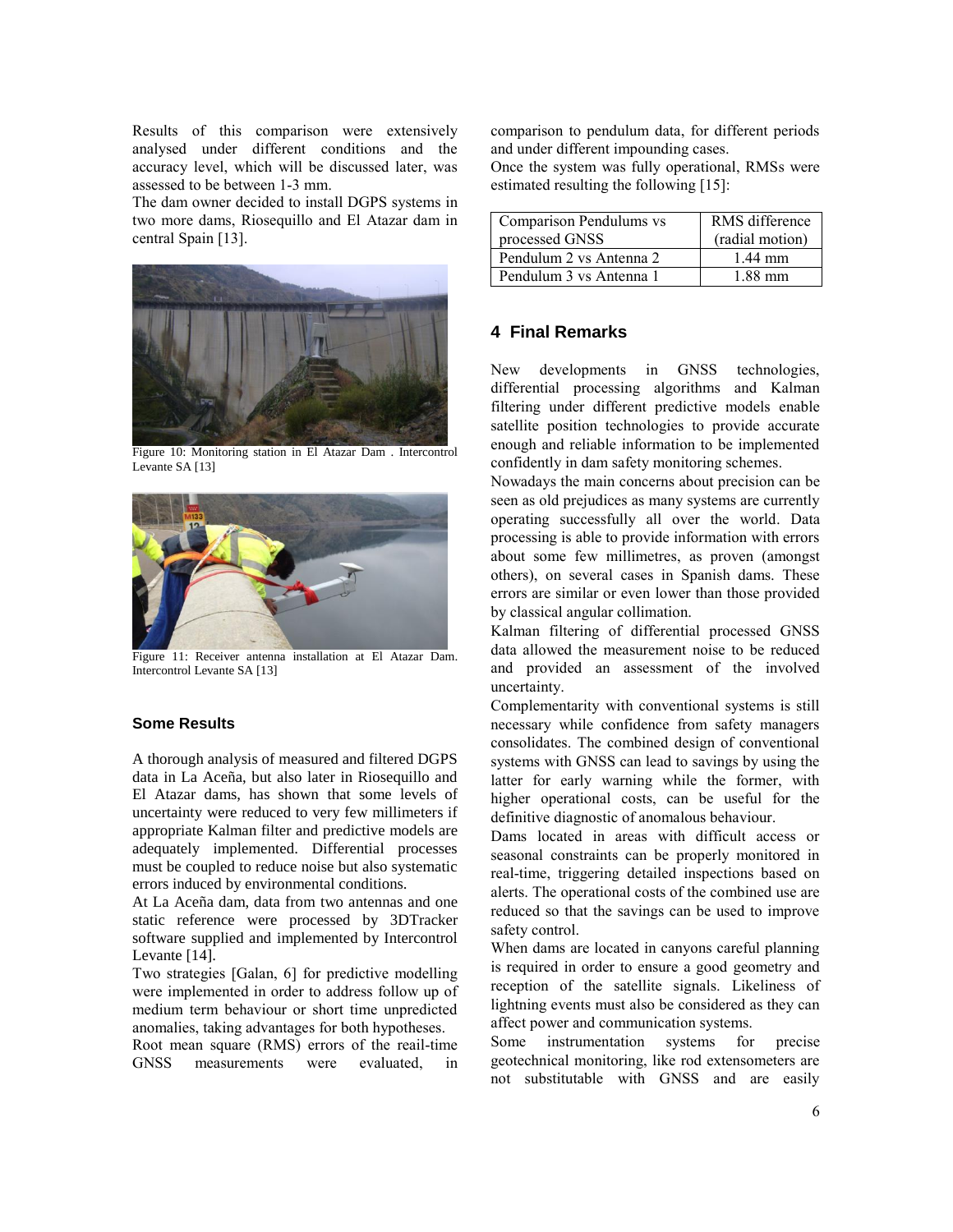automatable. Regardless of the high cost, they will still be needed due to their important role.

Different predictive behavioural models allow the use of raw data to derive different behavioural hypothesis, leading to improvements in the displacement forecast while delivering additional information about statistical confidence in the proposed models. This feature of certain processing systems like SUMMIT-SHM [16] enables the validation of behavioural hypothesis, delivering great benefits for the experts in charge of the safety assessment of the dam.

The combination of GNSS and InSAR provides a comprehensive solution, not only for the dam body, but also of the surrounding area so that the damterrain system can be monitored as a whole and movements in unpredicted areas can be spotted.

# **ACKNOWLEDGMENTS**

Authors wish to thank the Exploitation Division of Jucar River Basin Authority and the Dam Safety Department of Canal Isabel II for their confidence since the beginning of this long journey from R&D to real and operational installations. Special recognition must be given to Fernando Solanes, Juan Pablo de Francico and Francisco Blázquez, and especially to David Galán who put his trust in the technology and a great effort in its validation, as well as to the experts from Intercontrol Levante S.A.

Special thanks to Gary Holzhausen for sharing his knowledge and experience and for his continuous support.